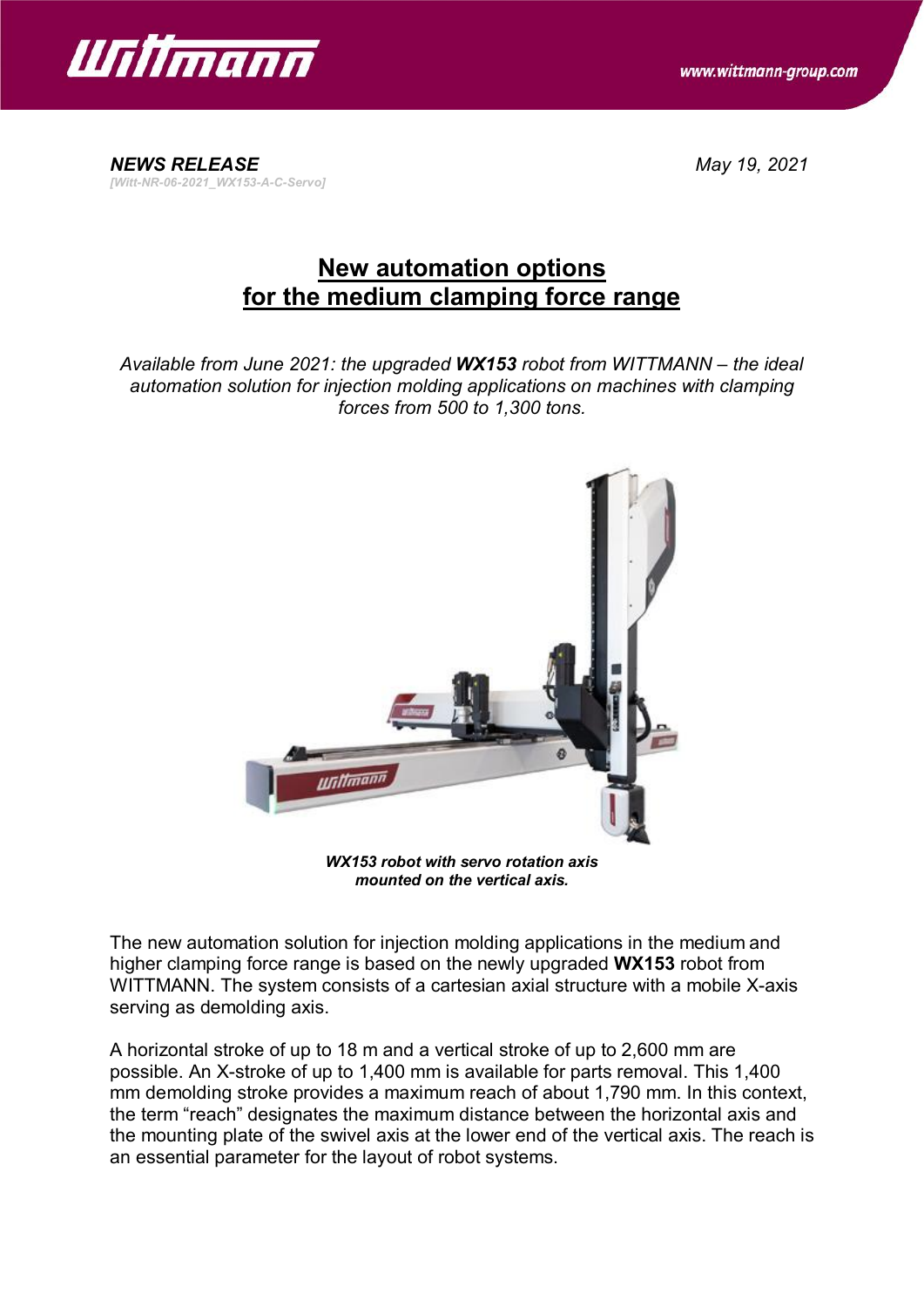



*This diagram very clearly illustrates the difference between the reach and the X-stroke.*

Internal tubing and/or wiring in the vertical Y-tube, easily accessible lubrication points and the integrated control cabinet at the rear of the horizontal carrier are part of the **WX153** robot's standard equipment. The control cabinet has invariably its original dimensions regardless of the number of additional axes attached.

Three additional axes can be mounted to each robot at the end of its vertical axis to drive the removal gripper. Moreover, WITTMANN is able to build tandem robot solutions as well, that is, two traversing units acting together on the main carrier. Even in such cases, an add-on control cabinet can be dispensed with; so the space provided for it beside the injection molding machine can be used for any necessary auxiliaries other than automation equipment.

The **WX153** robot to be shown by WITTMANN in the first presentation by WITTMANN Interactive in Viennan on 19 May is equipped with three additional servo rotation axes (**A-**, **B-** and **C-Servo**). In this way, synchronized 6-axis movements or less axis movements can be programmed, with the **R9** robot control system from WITTMANN coordinating automatically the speeds of the individual axes that have to be synchronized, so that all rotatory and translational motions are completed simultaneously.



*Schematic diagram of additional servo rotation axes.*